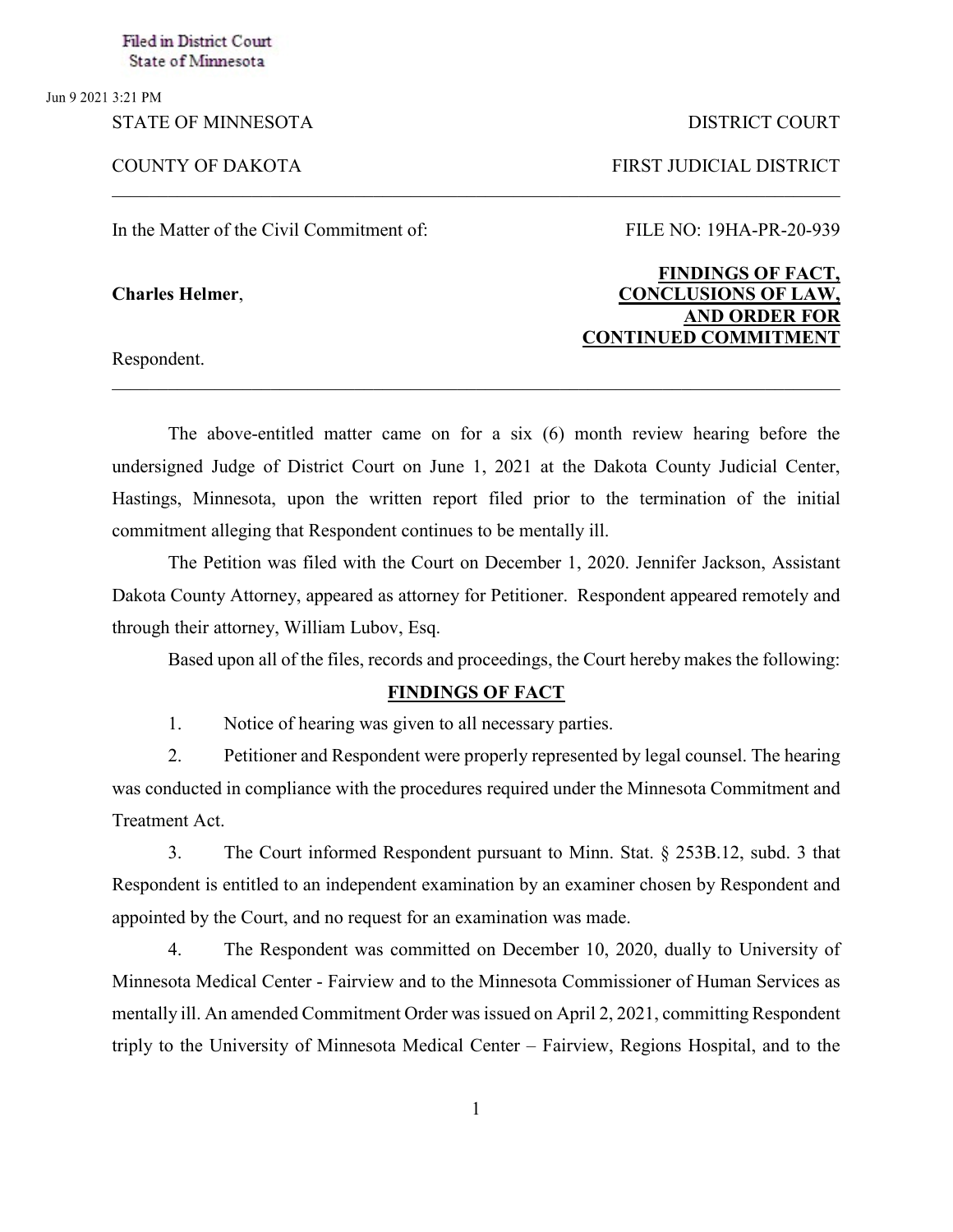Minnesota Commissioner of Human Services. The date of commitment remained December 10, 2020.

5. A report filed May 19, 2021 has been filed with the Court prior to the termination of the initial commitment. The report meets the statutory criteria and recommends continued commitment.

6. The Respondent waived Respondent's right to the review hearing on the record and admitted that he continues to be mentally ill.

7. That the statutory criteria for continued commitment are met and the following less restrictive alternatives were considered and rejected for the following reasons:

- a. Dismissal of the Petition is rejected because Respondent
	- i. is likely to fail to provide necessary personal food, clothing, shelter, or medical care, and/or
	- ii. is likely to attempt to physically harm self or others unless involuntary commitment is continued.
- b. Voluntary out-patient care is rejected because
	- i. of the Respondent's expressed wish to avoid treatment,
	- ii. of the Respondent's inability to care for self outside of a hospital setting, and
	- iii. this type of care is not adequate for the Respondent's needs.
- c. Voluntary admission to a treatment facility is rejected because
	- i. the Respondent does not believe there is a need for treatment, and
	- ii. of the Respondent's inability to cooperate and follow through with this type of care.
- d. Appointment of a guardian or conservator is rejected because the Respondent needs long-term hospitalization in a state facility and a guardian or conservator cannot place Respondent in a state facility on a long-term basis.
- e. Stayed commitment is rejected because
	- i. of the Respondent's inability to cooperate and follow through with the conditions of the stay, and
	- ii. the Respondent's needs require inpatient hospitalization in a state facility.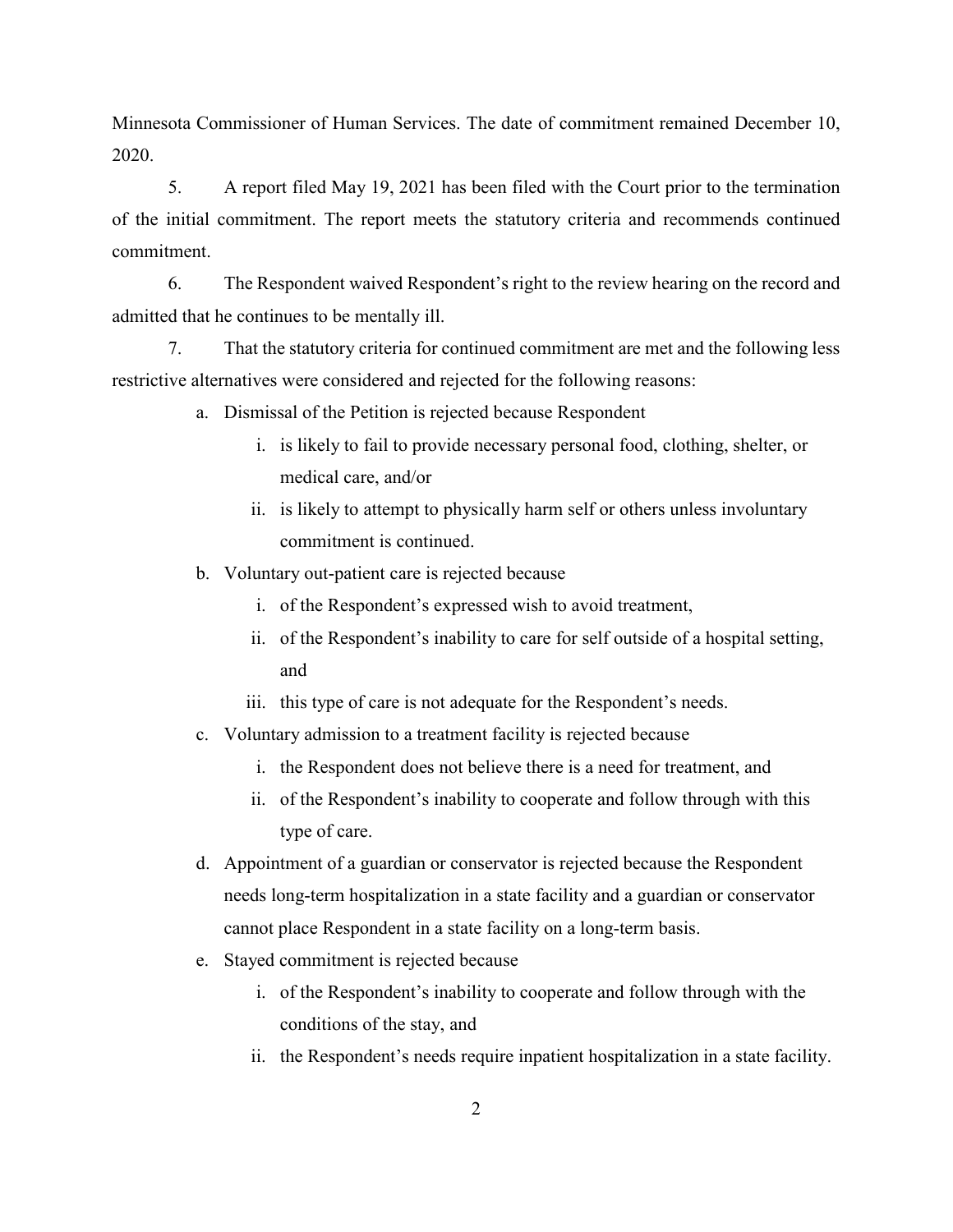Based upon the foregoing Findings of Fact, the Court hereby makes the following:

## **CONCLUSIONS OF LAW**

1. The Respondent meets the statutory requirements for continued commitment. Less restrictive alternatives have been considered and there is no reasonable alternative available.

Based upon the foregoing Findings of Fact, and Conclusions of Law the Court hereby makes the following:

#### **ORDER**

1. The Order dated April 2, 2021 committing Respondent triply to University of Minnesota Medical Center - Fairview, Regions Hospital, and to the Minnesota Commissioner of Human Services as mentally ill is continued for an additional period not to exceed twelve (12) months subject to the reviews required by Minnesota Statutes and the right of Respondent to seek judicial review.

2. All exhibits from the hearing shall be marked confidential until further Order of the Court.

3. The Court Administrator shall return all of the exhibits to the parties sixty (60) days after the closing of this court file.

4. The Dakota County Sheriff's Department or its assigns shall transport Respondent to the appropriate facility.

5. The Rights of Patients provided in Minn. Stat. §253B.03 are incorporated into this Order by reference.

6. The Respondent shall cooperate with any treatment facility and case management and sign releases of information as needed so that medical and health information may be shared with and between medical and service providers. If Respondent refuses to sign necessary releases of information, any medical or service provider may share requested medical and health information concerning Respondent when provided with a certified copy of this order. Information provided pursuant to this paragraph may be requested and provided solely for the express purpose of providing services to the Respondent, and not for any other purpose.

7. Any costs associated with treatment for substance use or mental health is to be paid by the Respondent's medical insurance. Respondent shall be responsible for any co-payments required by the insurer. If the Respondent is uninsured they shall apply for public funding to